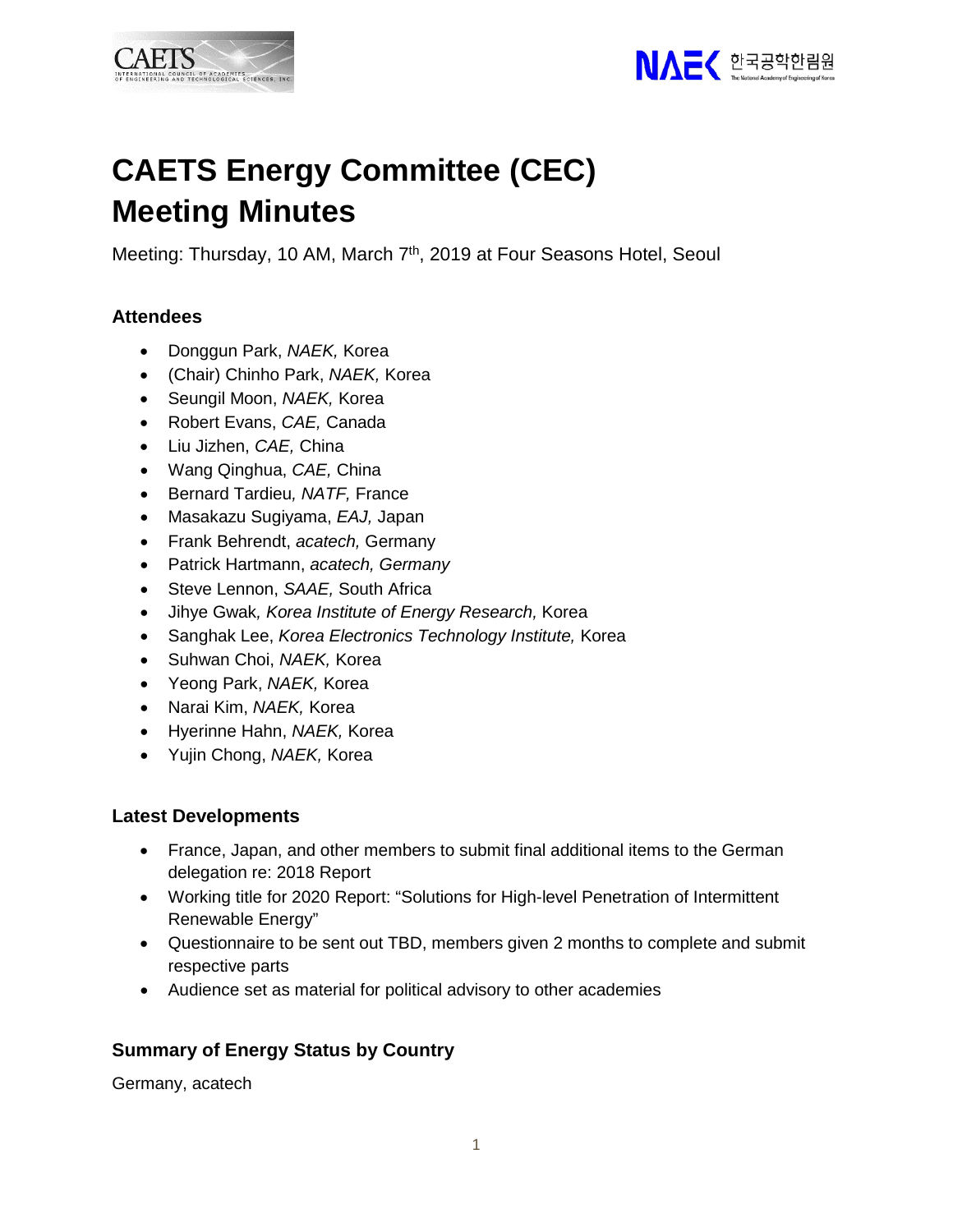



- Intro to **acatech**: Accepts companies as well as personal fellows (carried by federal and the state)
- Key goals of acatech: Climate change, ensuring mobility (transition to electrical systems and renewable fuels), inspiring youth as the next technical innovators of tomorrow
- Energy projects: Energy Systems of the Future (ESYS)
	- Electricity market design, (de)central energy supply, reliability of digitized energy system

#### Korea, NAEK

- Korea's energy situation:
	- Behind in PV/Wind generation ratio compared to world averages, High GHG emissions
	- National plan to 2030: Expand renewable electricity by 20%, too low of a goal?
		- Expanding renewable, LNG
		- Reducing coal, but not enough
- Main policy plans:
	- 1. Realizing high efficiency energy society
	- 2. Establishing smart energy infrastructure
	- 3. Developing future energy industry
	- 4. Implementing "people" governance
- Panmunjom Declaration
- North Korea's situation:
	- Low power factor, frequent equipment failure and blackouts
	- Damaged transmission & distribution facilities
	- Serious unbalance between demand and supply
	- 47-51 Hz frequency in Pyongyang
	- 10 years ago. Pyongyang's frequency was about 47 Hz, now is brighter, demand increase?
- Energy Solutions for Unification:
	- 1. Smart city solution: Wonsan
		- Suitable for inter-Korean exchange and cooperation
	- 2. HVDC Connecting with North Korea's power system
	- 3. East Asian Super Grid: Solution to the isolated power system
		- A world-grid solution to energy challenges

#### Canada, CAE

- Intro to CAE
- Canada a major fossil fuel consuming nation (fossil fuels 77%, renewables 16%)
- Huge hydroelectric storage, able to sell storage to CA when price is high
- Major producer of oil, mined uniquely via oil sands
- Energy conversion chain:
	- Sources (fossil Fuels, nuclear, renewable)  $\rightarrow$  Processing  $\rightarrow$  Energy Carries (petroleum products, natural gas, electricity, hydrogen)  $\rightarrow$  Storage
- The H<sub>2</sub> "Battery": Where does the hydrogen come from?
	- Not efficient compared to lithium ion or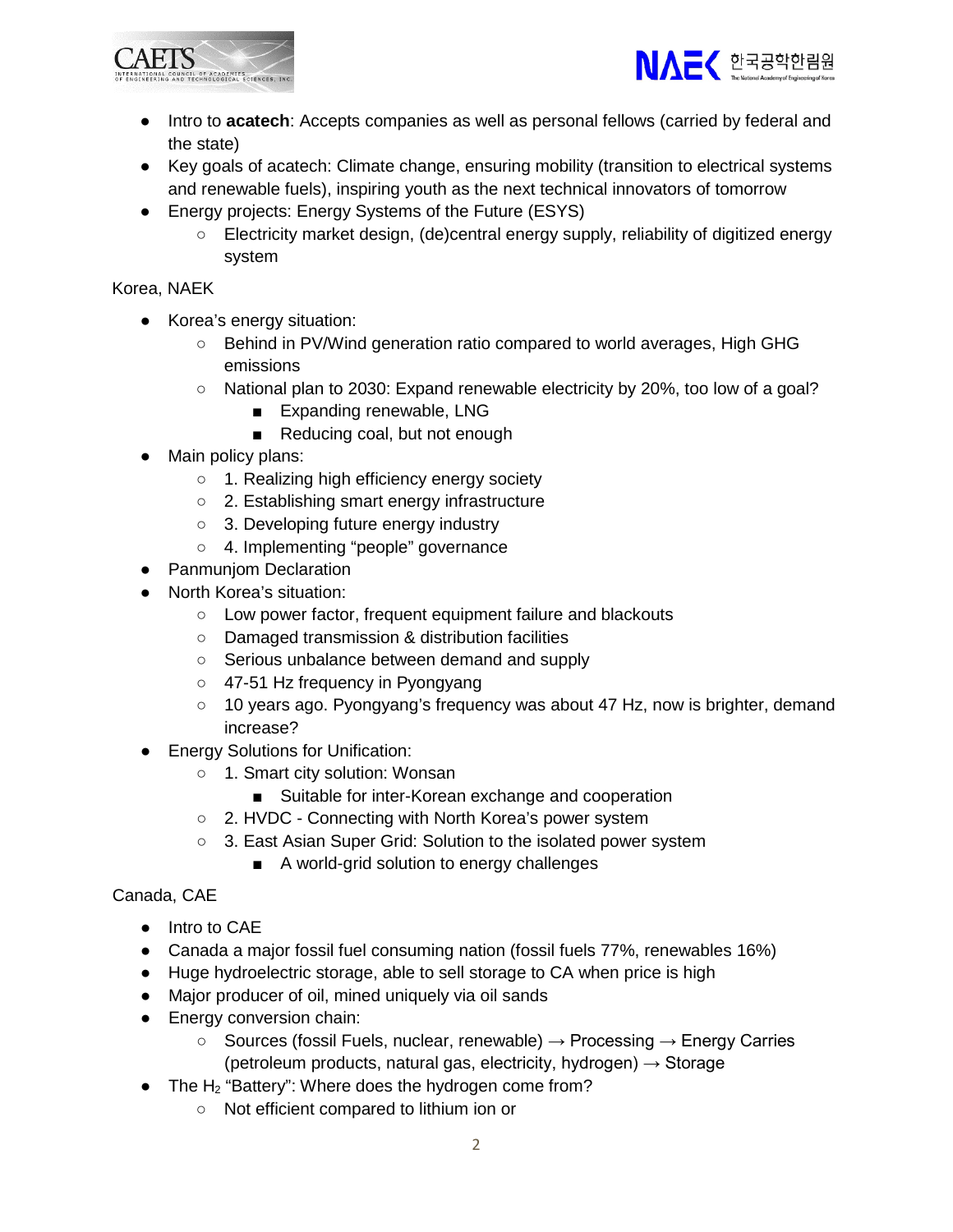



- Hydrogen CANNOT compete with electricity, will require nearly 3 times a conventional battery
- Canada home to the world's biggest "batteries"

#### South Africa, SAAE

- Intro to SAAE, South Africa: high unemployment, poverty issues, and opportunity inequalities. Current focus on economic growth, social equity, and environmental sustainability
- Overview of the South African energy sector:
	- Eskom, vertically integrated monopolistic system
- Recent developments: 30-year plan to balance supply and demand
- Constant risk of not meeting energy demand, enormously disruptive to the economy
- 2028 Network Plan
- Unbundling of Eskom: Will restructure the SA power sector, create of a new electricity market and increase in private sector, cause an increase in micro trading and mini grids, more energy storage (pump), and has potential for huge emission reductions

#### China, CAE

- CAE hosted the last CAETS Beijing conference in 2015, with Xi Jinping delivering keynote address
- Generation capacity portfolio
	- Similar to South Africa
- Huge shift to Electric Vehicles
- Renewable power generation in China, ranked #1 in the world
- Still increasing energy demand

Japan, EAJ

- Japan's energy situation: Renewable hydrogen for the disruptive installation of renewable energy
- Following 2011 Fukushima disaster, still considering nuclear
- PV installations and PV capacity in Japan in a steep increase since 2012
- Difficulties in grid management
	- Japan with 2 different frequencies, 10 independent systems within Japan
	- Kyushu: rush in PV installation, suppression of PV output to grid
- Need for imported renewable energy, in keeping with the Paris agreement
- 80% reduction in GHG emission by 2050
- Hydrogen storage: Short-term storage satisfied by battery, but long-term storage requires some  $H_2$  battery
	- Demonstration site: Installation in Huis Ten Bosch Hotel
- $\bullet$  H<sub>2</sub> and Regional Energy Management
	- Intercontinental hydrogen transport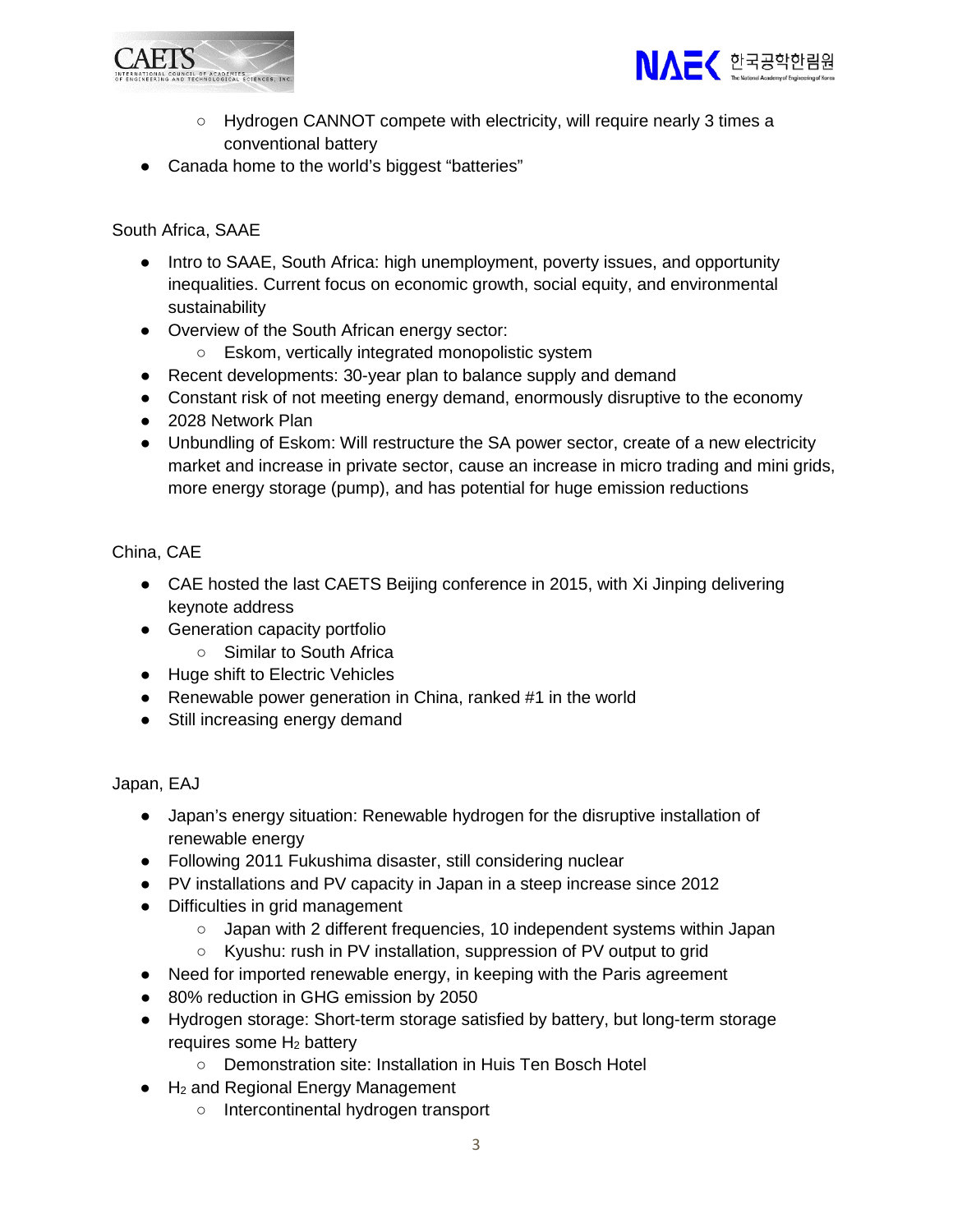



- Necessary Partnerships with Australia, for development of CPV modules
	- ~20% energy conversion efficiency increase ahead

#### France, NATF

- Euro-CASE: European effort to work on issues relating to cybersecurity, health, and tech education
- Unlike Paris, European agreements are binding
- National Low Carbon Strategy: French roadmap for reducing GHG emissions
- Building efficiencies: Not a strong economic incentive for people to make changes to changes to low-emission
- Public aversion to wind farms
- Capturing public opinion on nuclear energy
	- France's goal to maintain 50% energy from nuclear
	- Not yet expanding to new reactors

#### **Review of the 2018 CAETS Report**

Tips from Patrick (acatech):

(For NAEK) thinking about the questionnaire, need to have clear structure so that noncommittee members can be directed to relevant sources of info

● Questionnaire needing well-organized compilation tasks

*Best Practices Set from the Committee on Sept 10, 2018*

- Digital version only
- New target group: Other CAETS academies, not for the general public, as material for political advisory
- Time frames for political strategies have to be considered
- Table comparing 8-10 key differences
- The report should be submitted to an energy related journal
- Comparison Tables:
	- Country strategies
	- Energy mixes
	- Generation, distribution, and storage approaches for energy
	- Overview on electric vehicle strategies
	- \*\*Comparable data difficult to extract from questionnaire

#### **2018 Report To-Dos**

- Prof. Sugiyama to submit a report to add as a Japan delegation
- Prof. Tardieu to submit a report to add as France delegation
- Please direct to Patrick Hartmann by **March, 2019**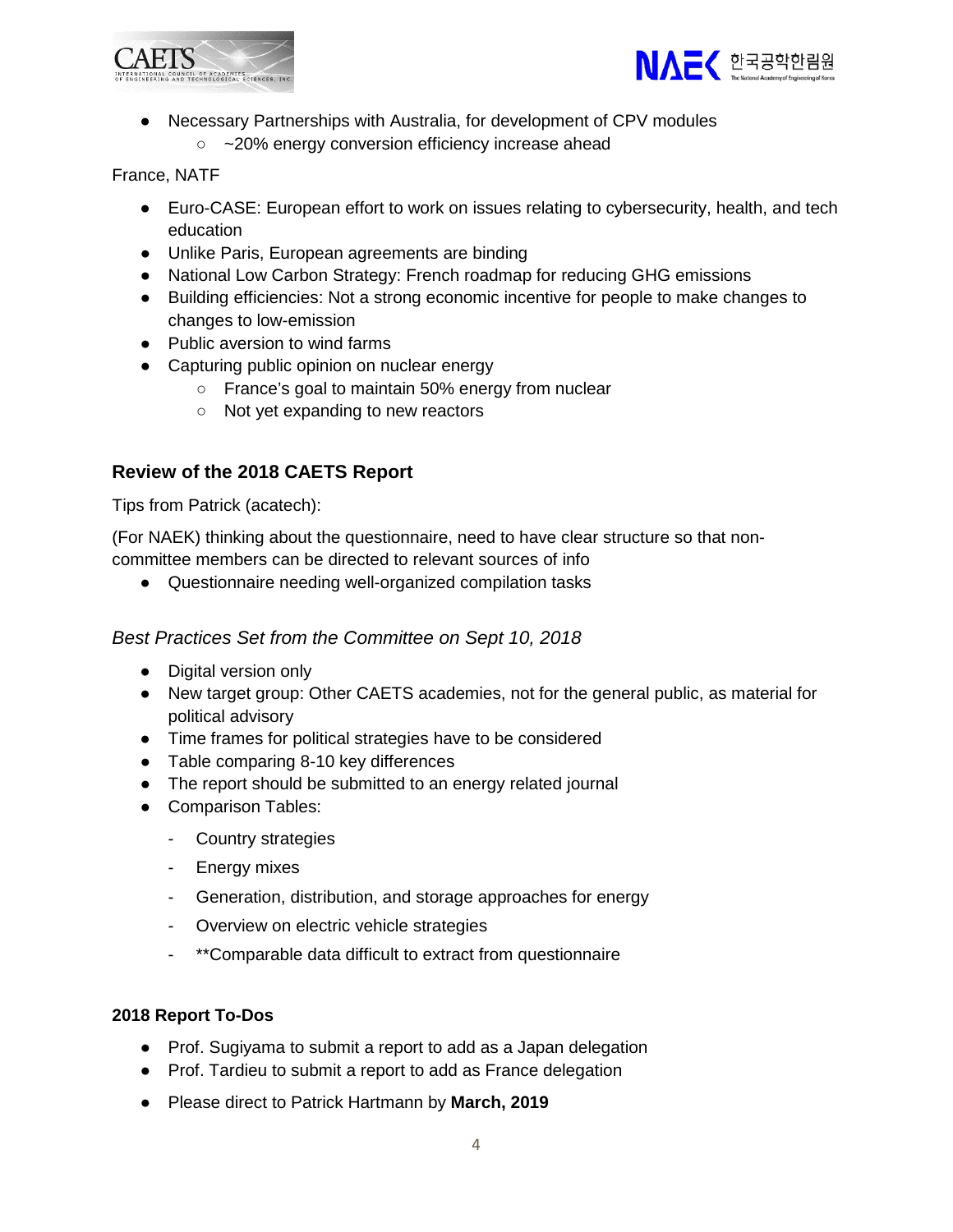



## **Discussion on the 2020 Report**

- Continuation from 2018 theme
	- Integration of increasing amounts of "fluctuating renewable sources" of electricity into the (smart) distribution grid -- how resilient are smart grids against attacks? (Montevideo)
	- 2018 report's theme: All-Electric Systems
- Smart Grid: Just about electricity or about energy as a whole?
	- What are the technology standards that constitute as "smart"?
	- Or just about to shifting to **more renewables?**
	- Rolling out smart meters?
	- How to deal with the modified use of the transmission grid?
	- How to deal with accidents?
		- Install smart systems ahead of time to shut down some consumers minus necessities like freezers, heating, etc.
	- Resilience against unauthorized attacks?
- Proposal to pivot to a new question: **What does the next grid system look like?**
	- Find common parts in the **ideal network**, despite differences on the exact technology
	- How to advise to policymakers: Decentralized supply or transmission super grids?
	- Reliability: If main system is not reliable, people are inclined to set up backup generators.
		- Then, smart grids must include a good, available storage system. What does such a storage system look like? Is a "battery" the panacea to all energy problems?
- Report: A table-oriented comparison by country, juxtaposing the represented countries' electric systems, and grid technology  $\rightarrow$  compile into report  $\rightarrow$  be a resources to countries that are looking to align themselves to a similar model

# **Focus of the Committee:**

#### **Objectives**:

- Material for scientific advisory to provide guidance to a nonpublic audience of **academia**
- Publish findings in a **scientific or academic journal**
- Address the primary question**: What are technological and policy-oriented solutions to current problem of intermittency?**
- Juxtaposition of country-by-country analysis on the subject, so that leaders can quickly find and match their respective country to the most similar case study
	- o Purpose of juxtaposing (as compared to cross-comparison analysis): Despite the specifics of technology varying by country, where are some common points of interest that can be incorporated into new electrification grids?